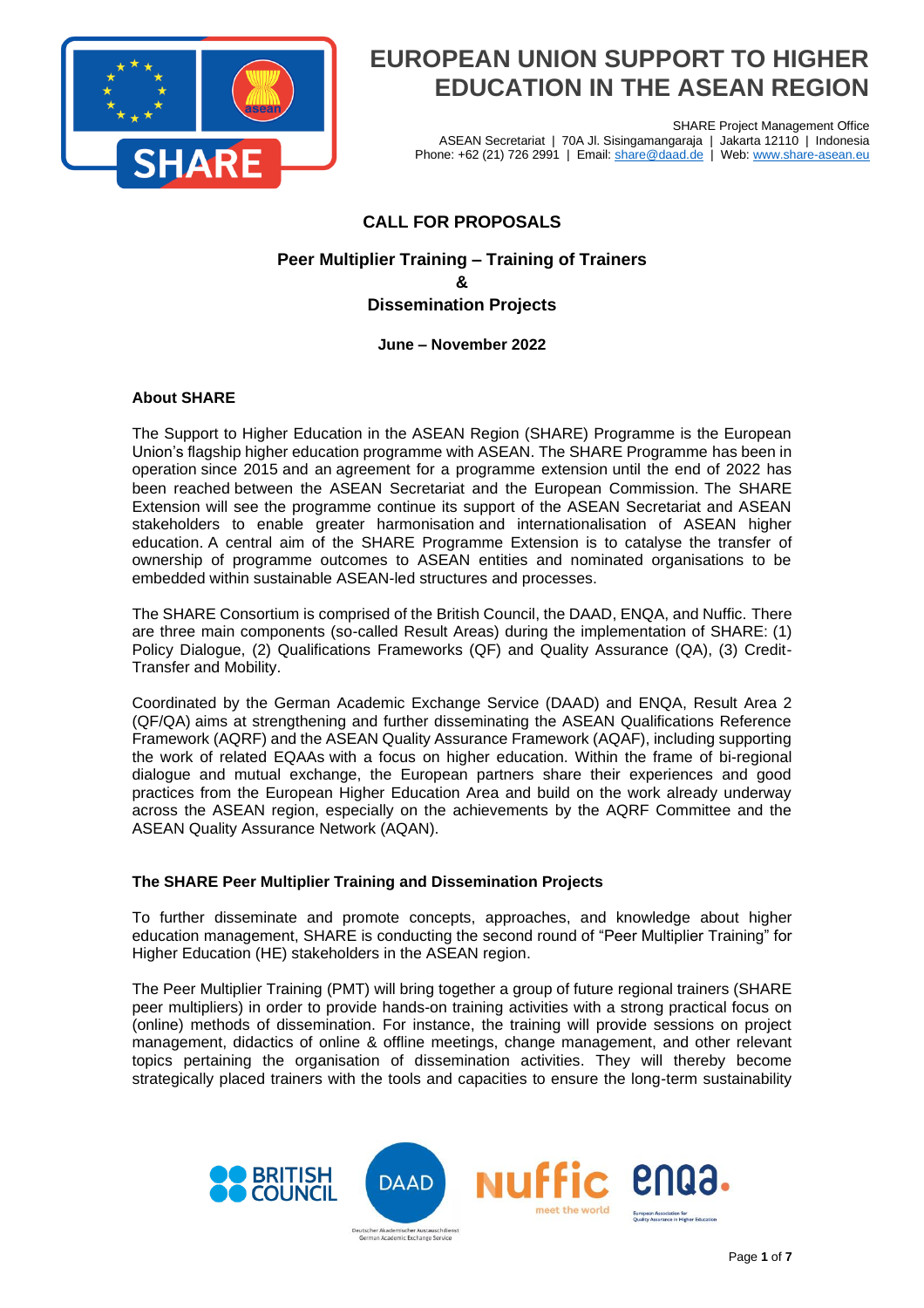

SHARE Project Management Office ASEAN Secretariat | 70A Jl. Sisingamangaraja | Jakarta 12110 | Indonesia Phone: +62 (21) 726 2991 | Email: [share@daad.de](mailto:share@daad.de) | Web: [www.share-asean.eu](http://www.share-asean.eu/)

and continuity of the promoted ideas and knowledge, corresponding to the principle of peer-topeer multiplication.

The training will include mixed methods, such as presentations and case studies by regional and international experts, discussions among the participants, group work, and mentoring. The training concept is based on a team-teaching approach. The trainer teams will consist of European and Southeast Asian QA, didactics, and HE experts. In addition, the Peer Multiplier Training course will stipulate the exchange and presentation of personal experiences between the participants from ASEAN. Peer-coaching in small working groups (participants coach participants) and individual feedback provided by the trainers will be important didactical elements of the training.

The training will embrace the following aspects:

- Extend the pool of local/regional trainers in ASEAN ("SHARE Peer Multipliers")
- Enabling capacity maintenance and dissemination in the long run (peer-to-peer multiplication)
- Promote the development and follow-up of topics such as QF, QA, learning outcomes, internationalisation, project & change management, student and academic staff mobility, degree and credential recognition, etc.
- Support potential dissemination projects at university/institutional and national level.

Participants of the first round of SHARE Peer Multiplier Training, which took place in June 2018 in Jakarta, may also act as resource persons/trainers and share their experience with the new trainees.

Upon completion of the training, SHARE peer multipliers will be entrusted with sharing and disseminating the core values and methodologies of the project amongst the ASEAN peers. For this, **participants of the Peer Multiplier Training are required to submit a proposal for a dissemination project**. The training is open to all higher education managers and administrators working in higher education institutions in ASEAN countries. Participation in the Peer Multiplier Training will be conditional based on approval of their project proposal. The funding for implementation of approved project proposals will be provided by SHARE and is available for applicants based in all ASEAN countries, except Brunei Darussalam & Singapore. More information on eligibility is available in the "Application Process" section of this Call.



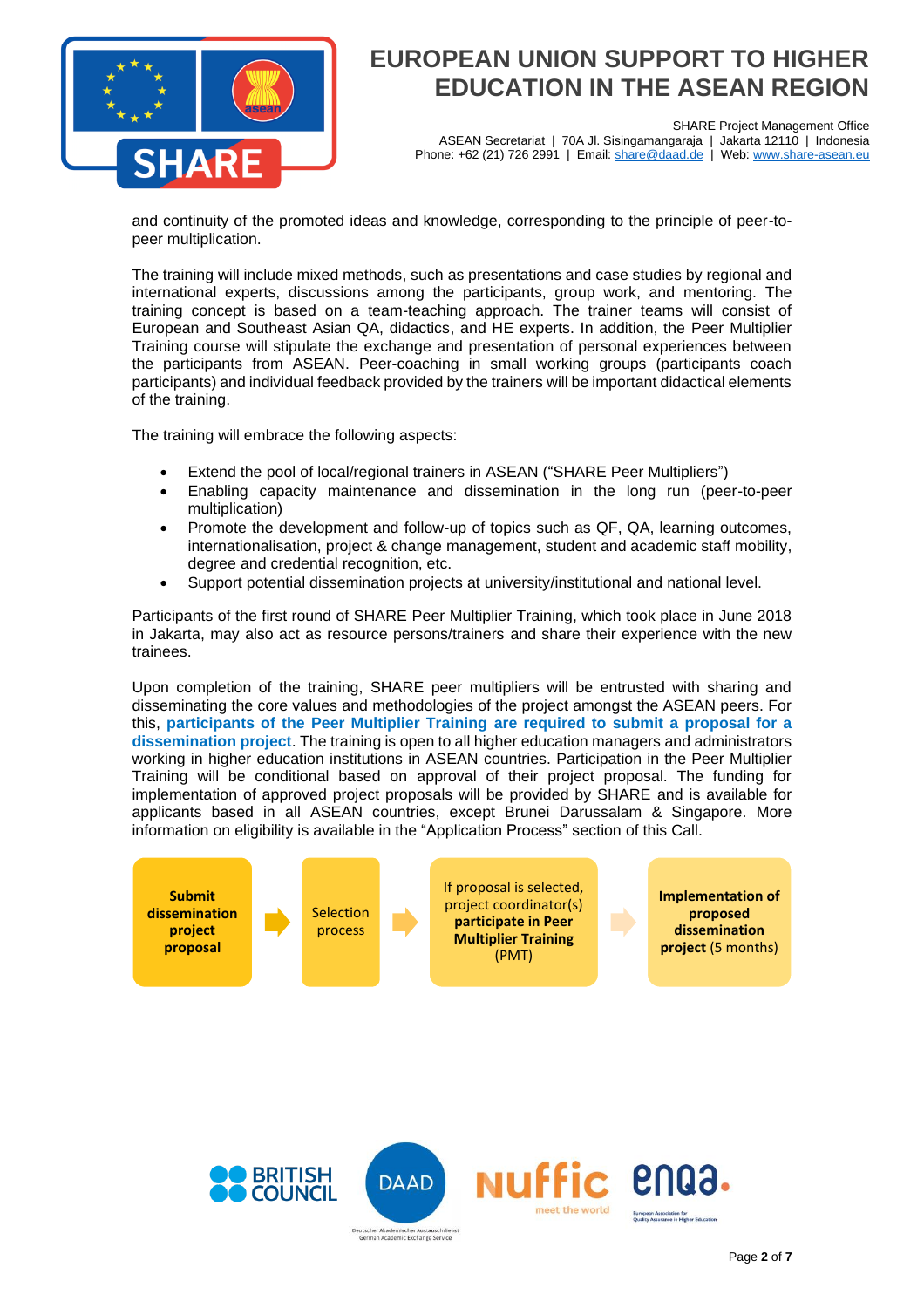

SHARE Project Management Office ASEAN Secretariat | 70A Jl. Sisingamangaraja | Jakarta 12110 | Indonesia Phone: +62 (21) 726 2991 | Email: [share@daad.de](mailto:share@daad.de) | Web: [www.share-asean.eu](http://www.share-asean.eu/)

### **APPLICATION PROCESS**

#### **Dissemination Project Proposals**

As previously mentioned, a requirement for participation in the Peer Multiplier Training (PMT) is the submission of a proposal for implementation of a dissemination and/or capacity building project related to higher education management. The call for proposals is open to all managers and administrators working in higher education institutions in the ASEAN region and is an opportunity for participants to implement activities that facilitate the transfer and multiplication of skills and knowledge in their local context, while receiving funding and training through the SHARE Programme.

The SHARE Programme is offering grants for selected project proposals to implement their projects. Applicants of selected dissemination project proposals will attend the "Peer Multiplier Training" in mid-2022 to prepare the implementation of their projects.

The dissemination projects, which must be carried out within June – November 2022, aim to support the dissemination and multiplication of the outcomes of SHARE initiatives and training activities across the Southeast Asian region, and to encourage collaboration between Higher Education stakeholders in ASEAN. Successful applicants will receive coaching sessions with experts during the project implementation phase.

#### **Funding**

Each selected project will receive funding **up to EUR 8,000** per project. Please be informed that the quota of accepted proposals eligible for funding is limited and will be made based on a competitive selection process.

The contribution of funds/co-funding from supporting HEIs is encouraged, but not mandatory.

#### **Eligibility**

- Participation in the Peer Multiplier Training and the call for proposals for dissemination projects are intended for management-level staff of higher education institutions in the ASEAN region (e.g. deans, project leaders and/or university managers, administrators, etc.).
- The applicant of the dissemination project shall come from a Higher Education Institution through which the funding can be channelled. Endorsement from university leadership is required. Funding for dissemination project(s) are eligible for applicants based in Cambodia, Indonesia, Lao PDR, Malaysia, Myanmar, Philippines, Thailand, and Vietnam.<sup>1</sup>

<sup>1</sup> Due to EU funding regulations, Brunei Darussalam and Singapore are not eligible to receive funding from the SHARE Programme. However, participants from Brunei Darussalam and Singapore interested in joining the Peer Multiplier Training are welcome to apply. Kindly refer to the **"Application to the PMT without funding for dissemination project / from ASEAN countries ineligible for funding"** section (p. 5) below.

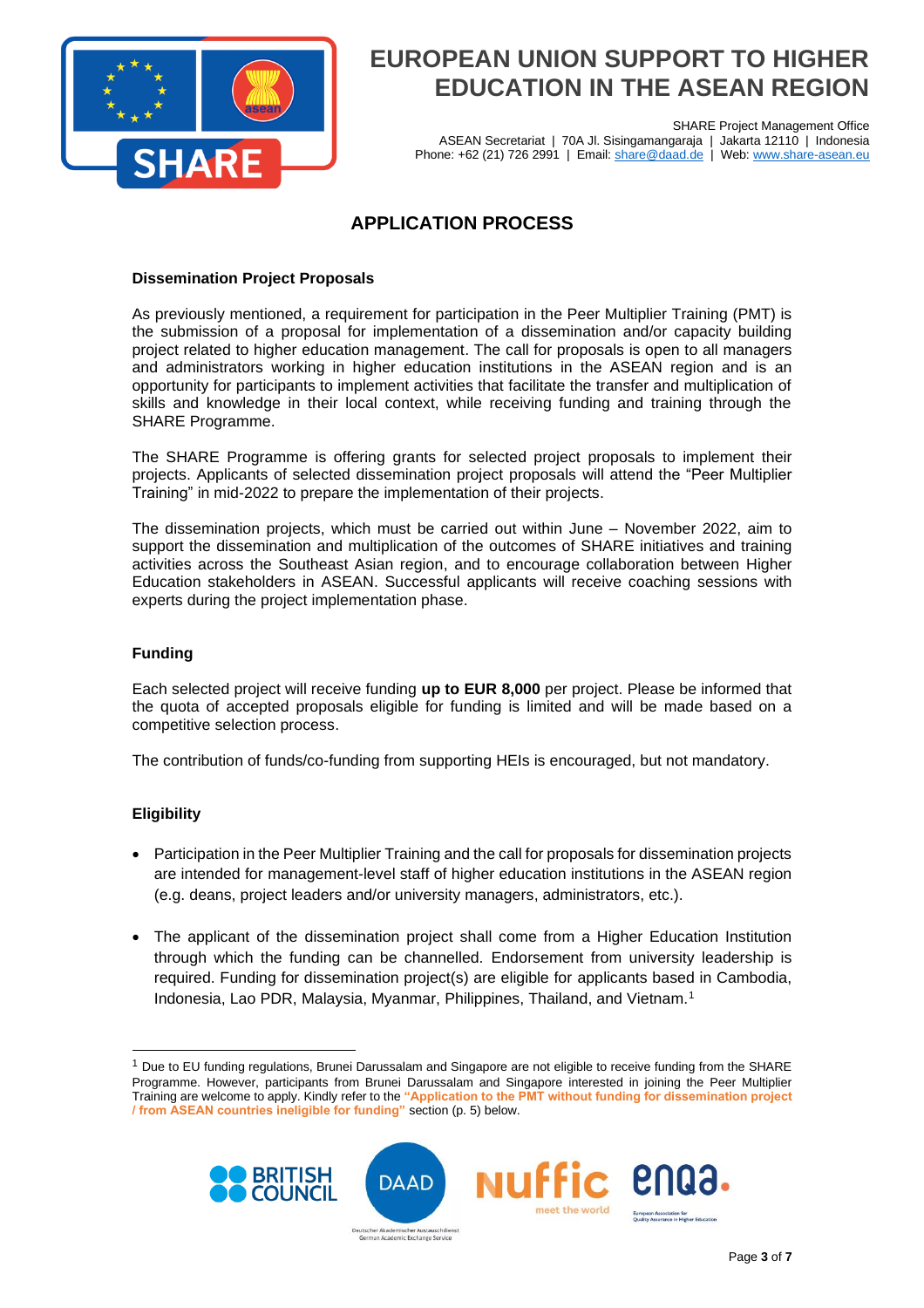

SHARE Project Management Office<br>garaja | Jakarta 12110 | Indonesia ASEAN Secretariat | 70A Jl. Sisingamangaraja | Phone: +62 (21) 726 2991 | Email: [share@daad.de](mailto:share@daad.de) | Web: [www.share-asean.eu](http://www.share-asean.eu/)

- $\circ$  A maximum of 2 (two) dissemination projects per institution can be considered for funding.
- o Group applications or joint projects, e.g. *collaborations between two (or more) different institutions/stakeholders*, are welcome. The proposal needs to indicate up to 2 (two) project coordinators who will take part in the PMT. The project coordinators can be either from internal organisation or partner institution(s), if any. (Kindly note that *only project coordinators* will participate in the PMT.)
- o The project coordinator will be responsible for organising all the project activities, managing the budget, keeping financial record, and reporting on outcomes and sustainability.
- $\circ$  In the case of joint projects with more than one project coordinator from different institutions, please specify which institution takes overall responsibility for the implementation.
- o Each proposal for dissemination project funding from SHARE must provide a detailed budget plan indicating possible expenses throughout the implementation phase (i.e. broken down in different budget categories, e.g. staff cost/honoraria, equipment, travel cost, etc.).
- o Individual applicants can be considered on a case-by-case basis, but they need their university leaderships' explicit support.
- The dissemination projects need to be carried out within 5 months at institutional, national, regional, or multi-country level, driven by one or several participants with vast experience in HEI, especially in the areas outlined below:
	- ❖ Qualifications Frameworks
	- ❖ Quality Assurance
	- ❖ Higher Education Management
	- ❖ Learning outcomes / Outcome-Based Education (OBE)
	- ❖ Internationalisation
	- ❖ Student and academic staff mobility
	- ❖ Degree/course/credential recognition
- Possible activities (feasible within 5 months) include, but are not limited to:
	- ❖ Private or public event(s) e.g., workshop, seminar, etc.;
	- ❖ Project implementation at an institution e.g., capacity building, consultation project(s) or other initiatives;
	- ❖ Regional cooperation project;
	- ❖ Others.

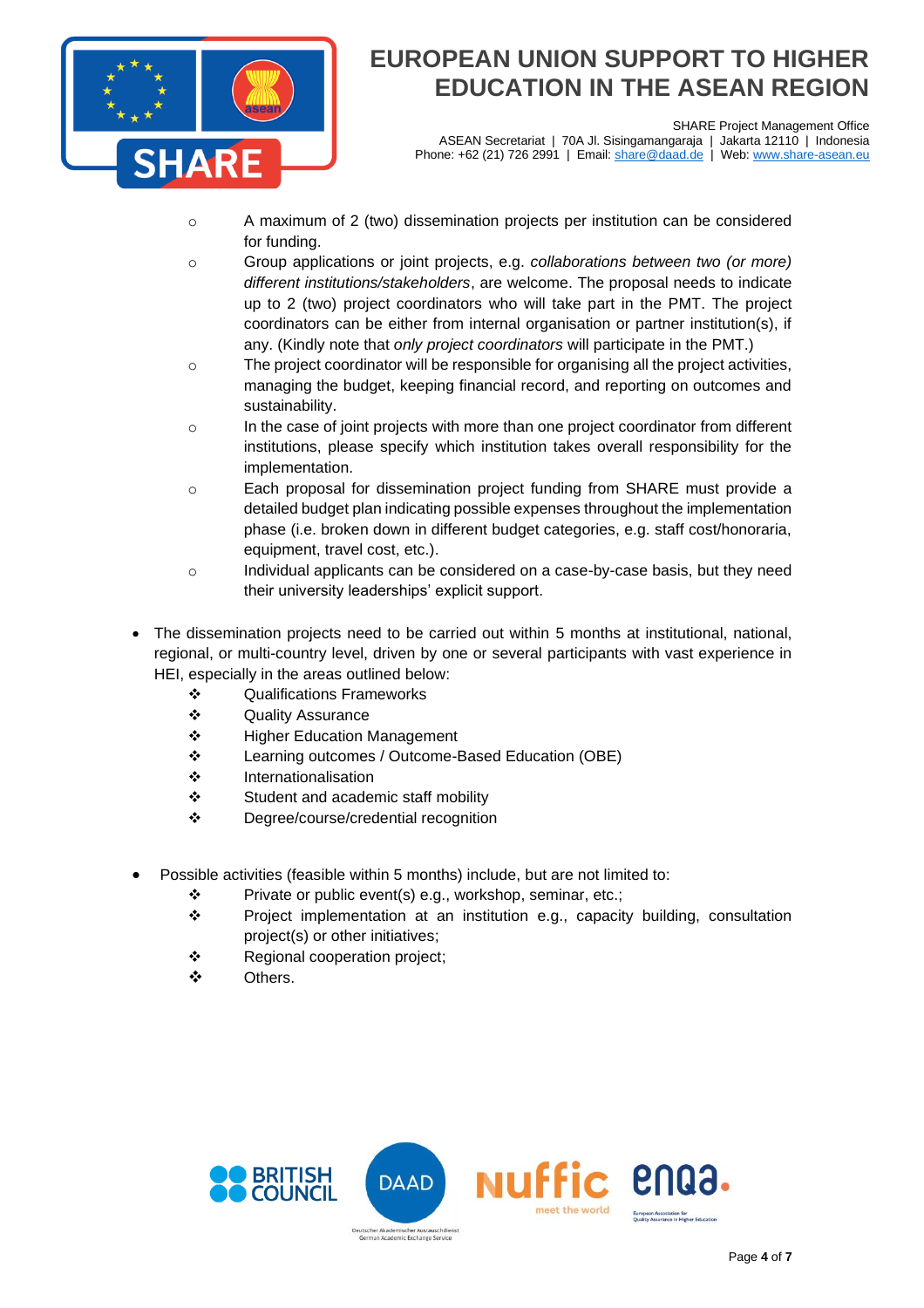

SHARE Project Management Office ASEAN Secretariat | 70A Jl. Sisingamangaraja | Jakarta 12110 | Indonesia Phone: +62 (21) 726 2991 | Email: <u>share@daad.de</u> | Web: [www.share-asean.eu](http://www.share-asean.eu/)

#### **\*\* Application to the PMT without funding for dissemination projects and / or from ASEAN countries ineligible for funding \*\***

Applicants interested in participating in the online Peer Multiplier Training who are ineligible for funding and/or do not require funding from SHARE are welcome to apply for the Peer Multiplier Training. However, a project outline (for future implementation) and signature from university leadership are still required as part of the application. Please fill in the Application Form and indicate that you are applying without funding. For further details, please refer to the "How to apply" section below.

#### **Provisional Timeline**

| Date/Month                       | <b>Activity</b>                                                                                               |
|----------------------------------|---------------------------------------------------------------------------------------------------------------|
| $2nd$ March 2022                 | Call for Proposals published and disseminated                                                                 |
| 3rd April 2022                   | Deadline to submit proposals for dissemination projects                                                       |
| Mid-April 2022                   | Selection of proposals                                                                                        |
| Week of 2 <sup>nd</sup> May 2022 | Announcement of selection results                                                                             |
| Week of 20th / 27th June 2022    | Peer Multiplier Training                                                                                      |
| June - 15 November 2022          | Implementation of dissemination projects**<br>Coaching sessions with experts during project<br>implementation |
| 15 November 2022                 | Deadline to submit implementation report and financial<br>supporting documentation                            |

\*\* The intended dissemination project may begin before or after the start of the Peer Multiplier Training, based on the discretion of the applicant.

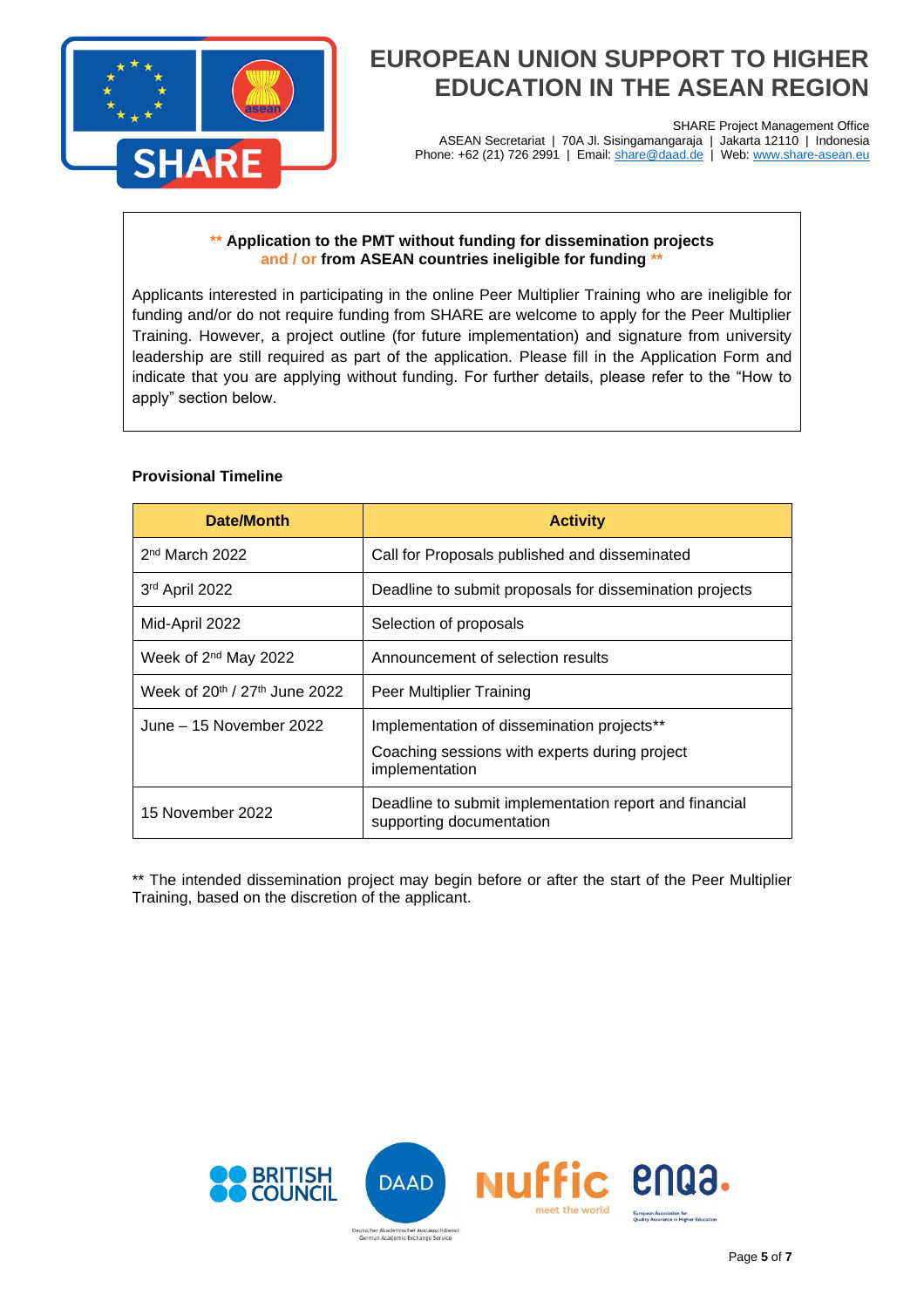

SHARE Project Management Office

ASEAN Secretariat | 70A Jl. Sisingamangaraja | Jakarta 12110 | Indonesia Phone: +62 (21) 726 2991 | Email: [share@daad.de](mailto:share@daad.de) | Web: [www.share-asean.eu](http://www.share-asean.eu/)

### **HOW TO APPLY**

### **Applications for Peer Multiplier Training AND funding for dissemination projects**

To apply for participation in the Peer Multiplier Training as well as funding for your dissemination project, please send us the following documents:

- a. Completed Application Form (Annex 1);
- b. Detailed Project Proposal;
- c. Project Activity Timeline;
- d. Budget Plan (Annex 2);
- e. Curriculum Vitae of the project coordinator(s);
- f. Letter of support (with signature and stamp from university leadership) from the applicant institution(s) (Annex 3).

via e-mail to **[share@daad.de](mailto:share@daad.de)** with subject: **[***Name of Applicant***] \_SHARE PMT & Dissemination Projects - with Funding** by **3 April 2022.**

> **Applications for Peer Multiplier Training ONLY** *(without funding for dissemination projects)*

To apply for participation in the Peer Multiplier Training without funding for your dissemination project, please submit the following documents:

- a. Completed Application Form (Annex 1)
- b. Outline of Project Proposal
- c. Project Activity Timeline
- d. Curriculum Vitae of the project coordinator(s)
- e. Letter of support (with signature and stamp from university leadership) from the applicant institution(s) (Annex 3)

via e-mail to **[share@daad.de](mailto:share@daad.de)** with subject: **[***Name of Applicant***]** *\_***SHARE PMT & Dissemination Projects – PMT Only** by **3 April 2022.**

Please check and submit all the required documents. Applications with missing documents will not be considered.

**\_\_\_\_\_\_\_\_**

All incoming complete applications will undergo a selection process and the results of the selection will be available by May 2022. Successful applicants will receive further information from the SHARE Programme.

\*\*\*